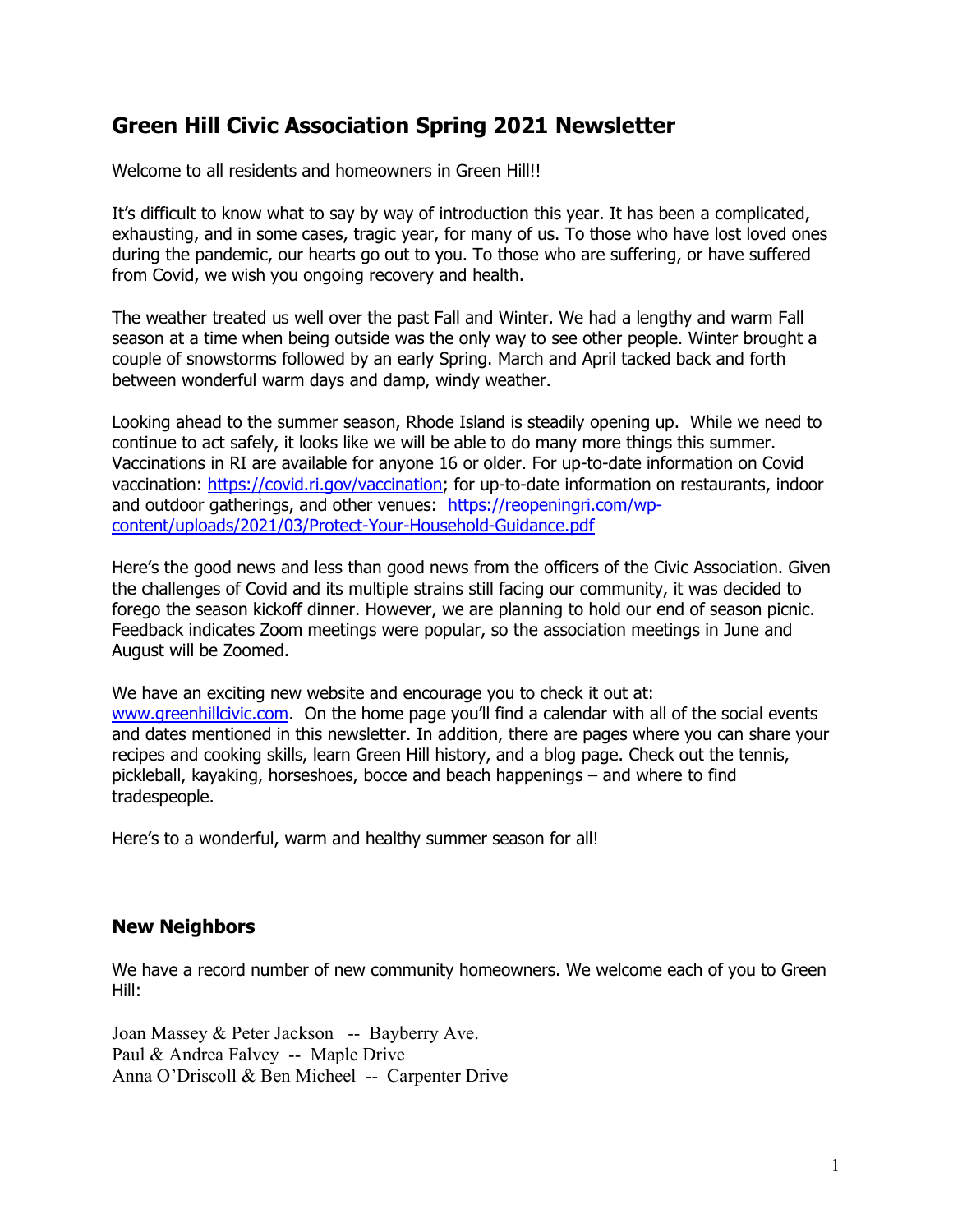Catherine O"Brien -- Rosebriar Ave. Kerry Nino -- Green Hill Ave. Meyer Family -- Land' N Sea Drive Bruce & Suzanne BookBinder -- Coast Guard Ave. Ken Hoffman & Lisa Tannebaum -- Rosebriar Ave. Tim & Mary Evnin -- Green Hill Ave. Josh & Tracey Grzelak -- Hilltop Ave. Teresa & Walter Fritz -- Land N Sea Drive Marty & Jennifer Carroll -- Coast Guard Ave. Chip & Michelle Reilly -- Green Hill Beach Rd. Antoinette & Steven Moore --Green Hill Beach Rd. Brenda Ballard -- Carpenter Drive Iolanda Marucci -- Rosebriar Ave. Nicholas & Monica Cafaro -- Hilltop Ave. Olivia Mattyasovszky -- Carpenter Dr. Jim & Lisa Murphy -- Slope Ave.

Let us know anyone we missed so we can offer a welcome. Contact Welcome Chairperson, Carolyn Craig (401-783-7822) - give her their names and invite them to community events.

### Green Hill Passings

The Green Hill community lost several of its most venerable members over the past year, folks who had strong roots in the community. Their contributions to Green Hill will long be remembered, and we extend condolences to the families. If we missed anyone, please let us know.

Marcia Bliss (April 2020) Lou Schwechheimer (July 2020) Wally Henshaw (Sept. 2020) Gerald Pitcher (Oct. 2020) Nancy Beals (April 2021)

#### Summer Events and Dates

Sat., May 29<sup>th</sup>, Beach Cleanup 9:30 a.m.: Bring a rake or other tools, a pair of work gloves, and a large garbage bag, and we will all make quick work of clearing rubbish and flotsam from our beaches.

Sat. June 26<sup>th</sup> GHCA Members Meeting, 10 a.m.: Via Zoom. The agenda and Zoom link will be sent a week prior to the meeting. Please join us.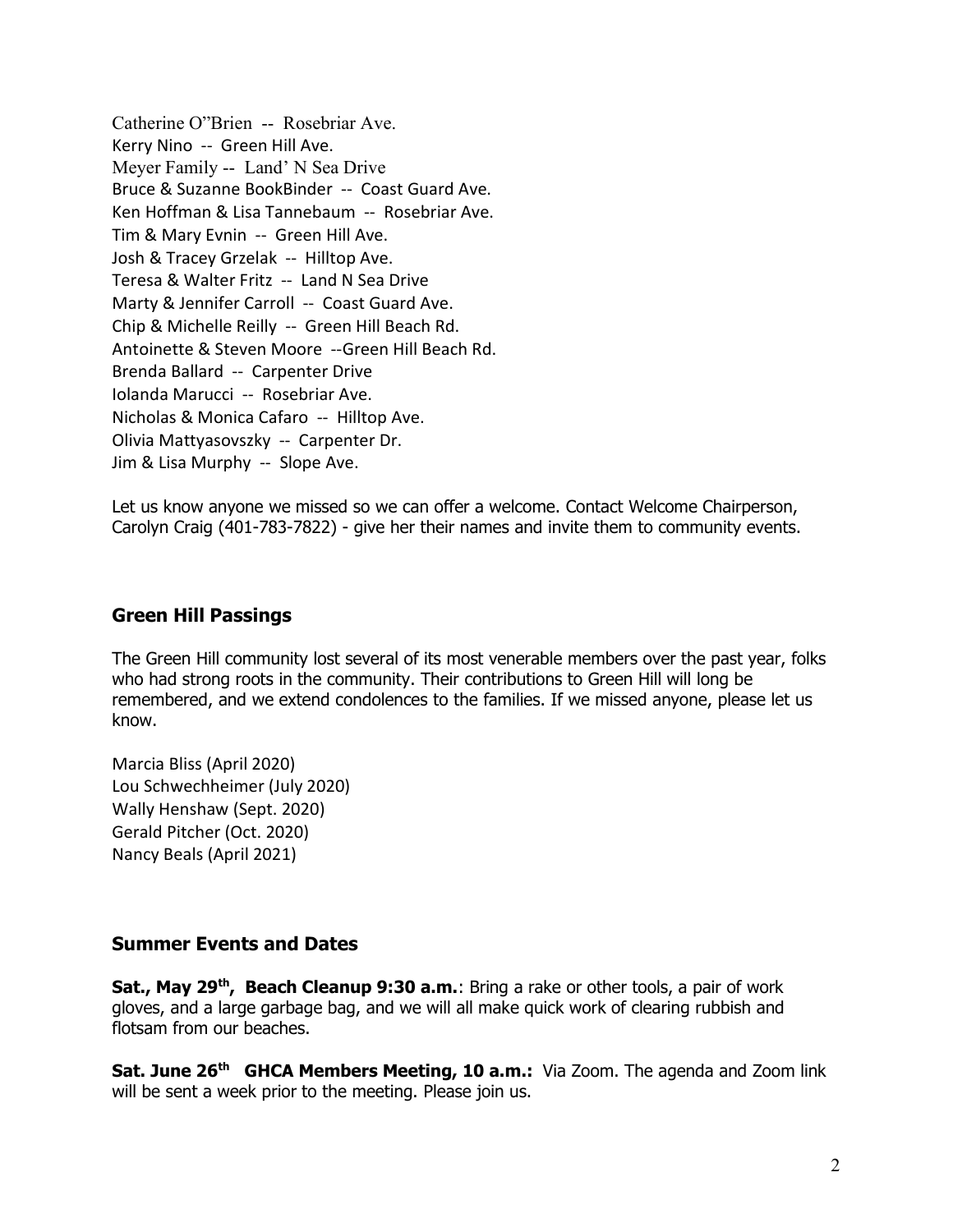**Monday, July 4th Parade, 11:00 a.m.:** It's a pleasure to announce that the greatest little parade in South County will be back! Start off signal by Ron Dubois at the Carpenter Drive - Hilltop flagpole. Decorate a float; decorate your dog, decorate your bikes; bring all the kids; dress-up befitting the Fourth. Get the Classic Car out of storage and join in the celebration!

Saturday, August 21st - GHCA Annual Members Meeting, 10 a.m.: Via Zoom. The agenda and Zoom link will be sent a week prior to the meeting. Please join us.

Saturday, August 21st - End of Season Family Picnic, 3:30 p.m.: It's the perfect way to end the summer season at Green Hill. Please bring a pot-luck dish to feed 8-10. Your choice – salad, main dish or dessert. Show us what you're good at! Maureen Koehl will coordinate; more organizational hands are needed. Location TBD. Please give Maureen a call [914 274 0875] to help with set-up and clean-up. It's an easy way to get involved.

## The Beach

As you know, access to our beach has been severely compromised in recent seasons by mountains of boulders and cobbles uncovered by the tides that listen to no man or woman. To offer a glimmer of hope, the area was described on an early  $19<sup>th</sup>$  century map as Stony Point. In our lifetimes we have enjoyed decades of beautiful beach.

We are hopeful that there will be a strand of beach to sit on during low tide. Last season, the Low Tide Club was formed and will continue to swim whenever there is enough sand at low tide. The benches will be back offering a perfect place to watch the waves during the day, and at night to marvel at the necklace of lights down Point Judith way.

We will not be hiring a lifeguard, so *swimming is at your own risk*. Please use prudence and observe our legal boundaries at the beach.

Pick-Up after Your Dog: Poop Bags have been provided by GHCA at the entrance to the beach right of way and at the bocce court recreation area. Be a responsible pet owner. **PLEASE use** the bags and DISPOSE of them properly when you return home. Do not leave filled poop bags for others to ponder. Dogs are allowed on the beach on a leash.

## Racquet Sports

## **Pickleball**

Pickleball has become a popular part of Green Hill life, and we urge you to get involved. Saturday round robins starting at 9 a.m. will begin after Memorial Day if the Covid-19 crisis allows. This will be open to all GHCA members, even those who are not dues paying Racquet Club members. Pickleball equipment is stored in the pickleball box on the west side of the court.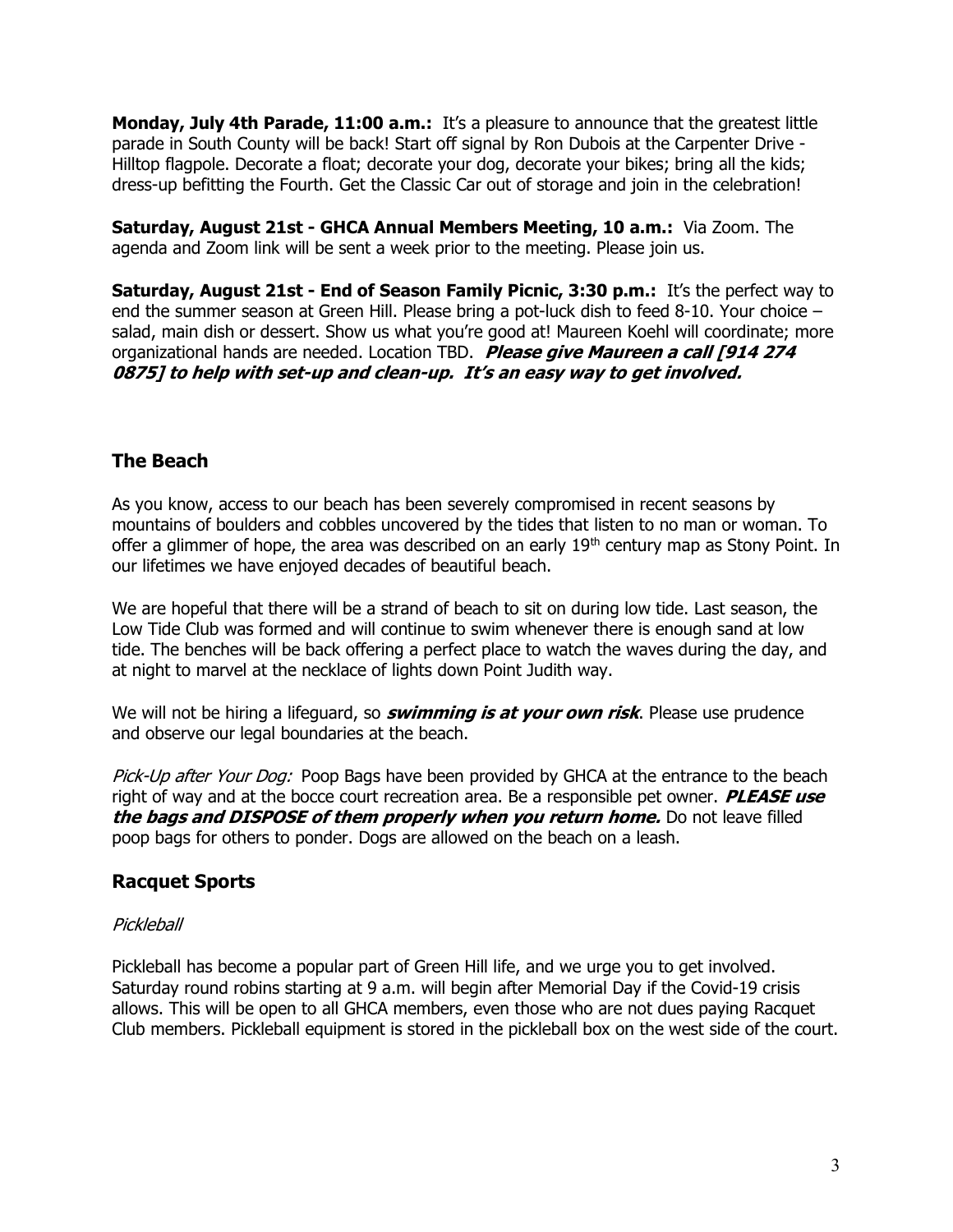#### **Tennis**

Racquet Club membership fees will be unchanged: \$150 for a household membership, \$125 for pickleball only. All existing members will receive an email renewal form to be filled in and returned to the address on the form. If you are interested in joining the Racquet Club, contact Stephanie Marchand at s-marchand@cox.net or Bill Conlin at wmconlin@gmail.com

The Tennis Committee has new officers: Stephanie Marchand is the new president. Stephanie succeeds Dick Kalunian, who served as president since the 1980's – an amazing run! Thank you, Dick, for all you have done and for agreeing to remain available as a consultant.

Tennis Committee members include: President - Stephanie Marchand Bill Conlin Treasurer - Kathy Conlin Chris Fontaine Secretary - Gail Dineno **Dick Kalunian, consultant** 

Stay tuned for more specific information about tennis and pickleball after the Tennis Committee meets in May.

#### Bocce/Horseshoes

The bocce court has been top-dressed for the season, and people are already gathering on Sunday afternoons to play. Beginning on Memorial Day Weekend the official "Bocce and Banter" season kicks off. Join us every Sunday at 4 p.m. at the recreation area, weather permitting, and bring a beverage and something to nibble on.

You will find a quality bocce set, a rake and hand sanitizer in the shed next to the tennis courts. When finished, please use the rake to smooth the surface for the next players. Return all equipment to the shed - and lock it - before you leave.

Bocce tournaments are back by popular demand for 2021! We are planning two (day-long) tournaments this year following a similar format to last year. The first will be held on July 10th and the other at a date to be determined in August. We will have teams of two compete in a bracket format with prizes awarded to the winners. Dates and times will be sent to all members in June. Please register early. Similar safety protocols to last year will be followed subject to changes as needed. See you on the Courts!!

#### Horseshoes

There is a professionally designed horseshoe pit at the recreation area near the bocce court. Horseshoes are stored in the locked shed. Please make sure to return them to the shed - and lock - it after use. Bocce and Horseshoes are available to all GHCA members. If you don't have a key, keys will be distributed at the kayak area on the same day boat stickers are distributed.

Suggestions for additional uses of the recreation area? Contact Mal O'Connor at moconnor@cfar.com.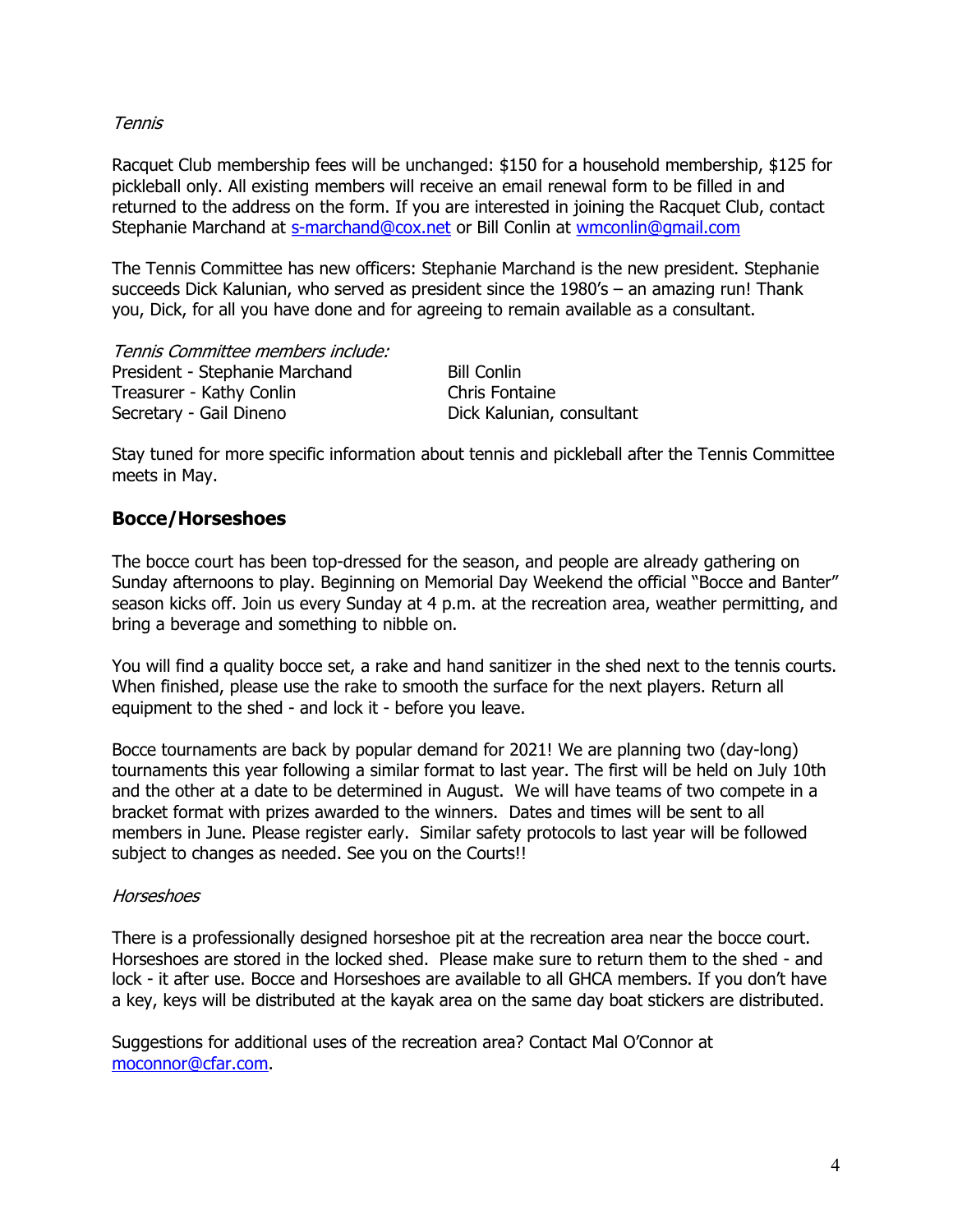## Kayak Area (aka Green Hill Yacht Club)

The kayak launch area saw record use last season, and we learned a great deal from that experience. Our Commodore, Bill Conlin, has laid out the following notes as we prepare for the coming kayak and canoeing season:

• Same as last year, there will be slots for individual kayaks, and slots for communal kayaks that any member can use. There will be six slots reserved for communal kayaks this year. Those will be in rack D, slots 6,7,13,14,20 and 21. That leaves 76 slots for privately owned kayaks. We expect a single slot will be available for all who need one. If you had a slot last year, plan on being assigned the same slot this year. This will minimize the work required to make the area work well for all.

• Demand for kayak slots is high. If you request a kayak slot, please make sure to do so because you plan on using the kayak throughout the season. Every year slots are requested, assigned and then not used, which leads to space that others could use. We encourage those who rarely use the area, but still house a kayak there, to consider using the communal kayaks instead to free up a storage slot.

• Assignment of second slots (if available) will be by lottery after all first slots are assigned.

• If you need to change your slot assignment, your request will be considered. Please request a change only if it's absolutely necessary.

• Everyone will need a new sticker this season. They will be available, likely toward the end of May. The distribution day for the stickers will be communicated in another email. If you don't have a key to the communal kayak locks and the shed next to the tennis courts, you can pick one up on the same date.

• We will ask all who use the kayak area to sign a waiver.

If anyone wants to donate a sit-on-top kayak to the GHCA, please contact Bill Conlin (wmconlin@gmail.com).

As of April  $17<sup>th</sup>$ , 11 kayaks remain in slots, some in their appropriate slot, others randomly placed. All need to be removed from the slots (they can be placed on the ground) as soon as possible as not to interfere with the assigning and use of this year's slots. Kayak removal is not the job of the Commodore and his wife. Please do your part.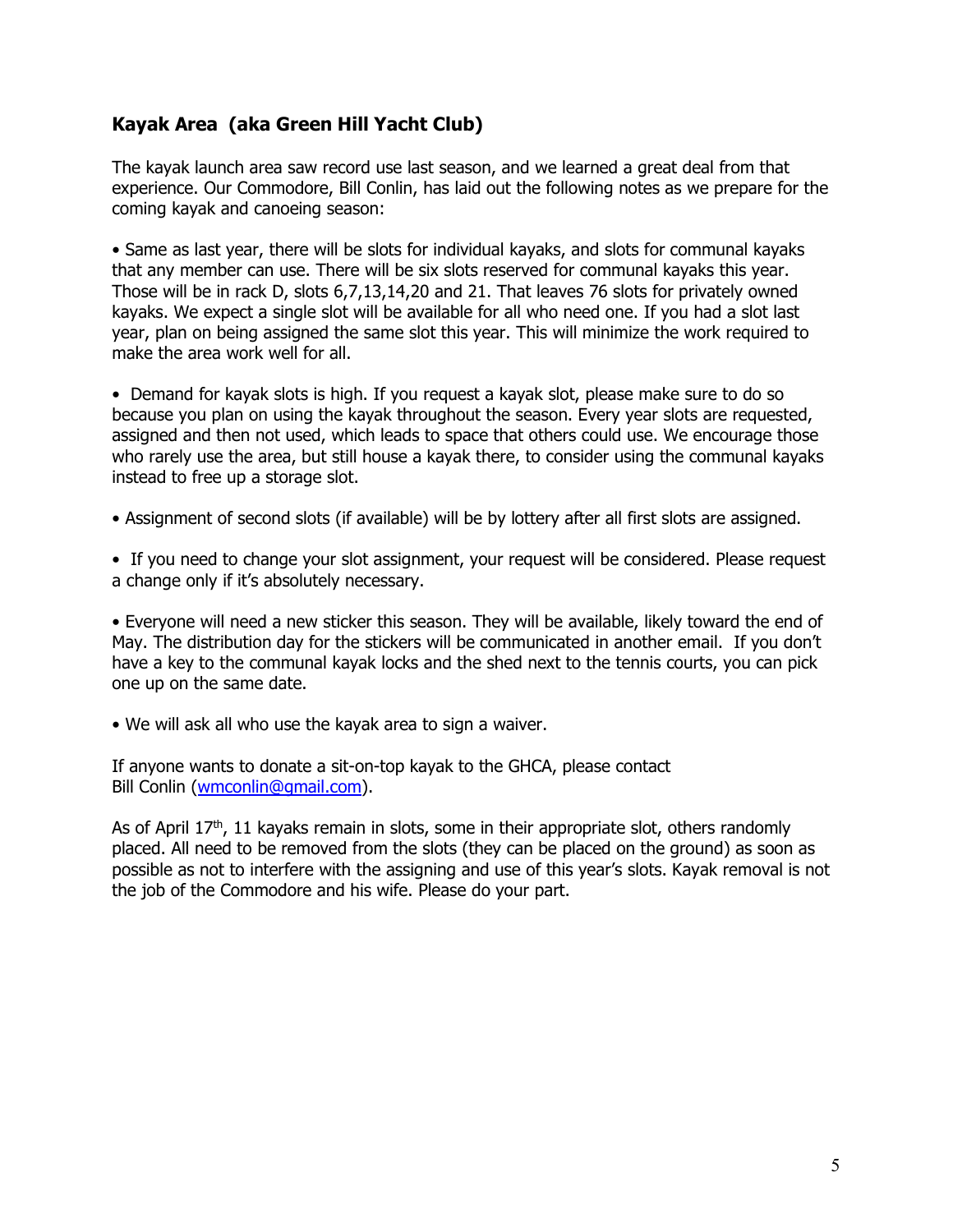## Social Events

Last year we put together a Social Committee that came up with a number of great ideas, but most were not possible due to Covid. Fortunately, the committee was able to get the Bocce court and tournaments up and running in 2020, but that was about it. This year the Social Committee, chaired by Mary Ann Emmanuel, has been busy planning fun activities for the 2021 season. Below are some of the events you can look forward to. Dates and further details on all of these events will be published soon on the website calendar: www.greenhillcivic.com.

#### Backyard Movie Night

Gather in a neighborhood backyard for a fun evening of a family-friendly cinema classic. Our movie selection ranges from Disney flicks to Field of Dreams. Suggestions welcome and encouraged! This will be a BYOE happening - bring your own chairs, beverages, snacks and masks. The first outdoor movie night will probably be in June. Watch for email updates.

#### Porchfest

Porchfest is destined to be an event to remember! Green Hill neighbors are encouraged to bring their musical instruments and their voices and join Mal and Bonnie O'Connor and their friends, Rick and Wendi Bourne, for an "open mike" evening of live music on Saturday, July  $17<sup>th</sup>$  in the O'Connors' backyard, 17 Border Avenue. Not a musician? Come and hear your talented neighbors! Bring chairs, drinks, appetizers and, of course, your mask for a fun night of music and maybe even a little dancing!

More to follow in June re: timing and other logistical details. Want a place at the mike? Contact Mal O'Connor: moconnor@cfar.com.

## Green Hill Cookbook

Thanks to the hard work of Peter Jenny and Linda O'Connor, we are building a new Green Hill on-line cookbook, to share our local favorites with our GHCA friends. Included is a section with a growing list of food related resources. Check it out at www.greenhillcivic.com. Send a favorite recipe to Peter or Linda so they can post them to the Green Hill website. We can format scans of handwritten recipes; photos are welcome. Send to: peter@peterjenny.com or oconnor.lindam@gmail.com.

## GHCA Website

Back in December, we announced the roll-out of the updated the Green Hill Civic Association website www.greenhillcivic.com. Our goal was to make the GHCA website a more interactive website for the GHCA community with more relevant content, while still preserving some of the great content from the previous website. Check out the updated calendar of summer events, community cookbook, a GHCA blog, history of Green Hill, and a photo gallery for starters.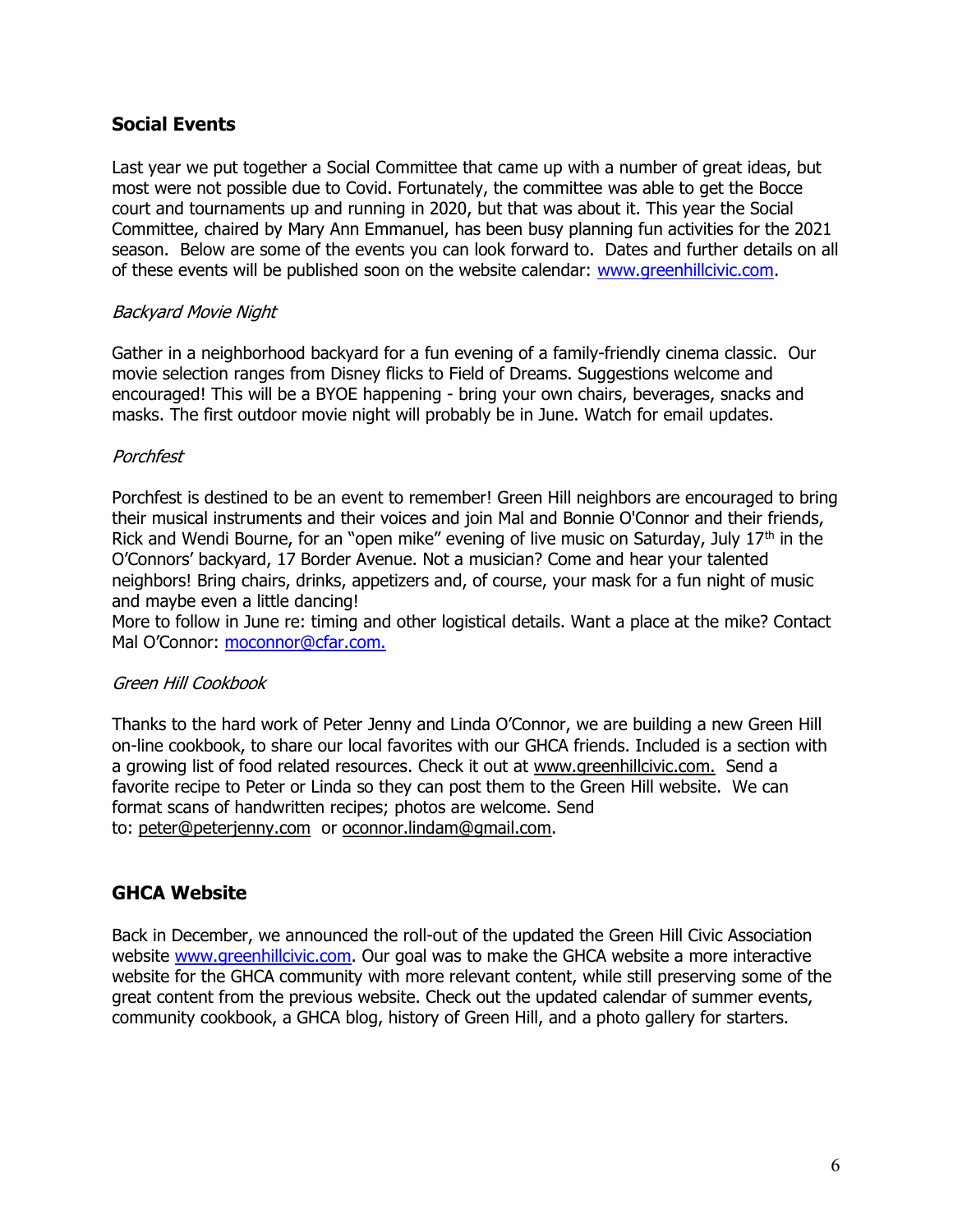The GHCA website is also meant to be a place where we can bring together our Green Hill community through organized events mentioned in this newsletter. If you are interested in contributing content to the website, please reach out to Tom Capirchio (tcapirchio@gmail.com). Also, be sure to check back often as content is continually being refreshed with new information.

## Sending Email Messages to the Green Hill Community

Mike Counihan has started a Google group for us. The address is green-hillcommunity@googlegroups.com. If you would like to join this group, please email Mike at mike@ghbri.org. The group is open to all members of the Green Hill community. This email address replaces the previous Yahoo Group email address, which is no longer functional.

## Green Hill-Wear

Wondering where to find that fashionable Green Hill-Wear you see others rocking on the beach? You can find tee-shirts, sweatshirts, caps and other clothing with the Green Hill logo at: https://business.landsend.com/store/greenhilllogowear/. There is increased demand for Green Hill wear. If you are interested in coordinating an effort to order tee-shirts, sweatshirts, fleeces, etc. with the Green Hill logo, we could use your help. Please contact Mal O'Connor at moconnor@cfar.com.

## Friends of Green Hill Pond and the Salt Pond Coalition

Just as a reminder, the folks at Friends of Green Hill Pond (FGHP) have focused their work on three priorities that together will preserve and protect Green Hill Pond: Increased flushing; reducing the high bacteria count that has closed the pond to shell fishing; and lowering the amount of nitrogen which causes oxygen depletion leading to the loss of fish and shellfish. President Dennis Bowman said that the projects we've previously reported on have been slow to start, but are now making solid progress. We'll be able provide important updates at the upcoming meetings.

Our good neighbor, Ann Manion who's a board member of the Salt Pond Coalition as well as the founder of the website, Green Hill Rocks reports the following:

## Why Individual SPC Membership Matters

Did you know Salt Ponds Coalition [SPC] is the official state-designated watershed group for Rhode island's salt ponds that stretch from Point Judith to Watch Hill? For more than three decades SPC has monitored and reported on salt pond water quality. Thirty-five volunteer pond watchers faithfully collect water samples bi-weekly April through October and then assist SPC Board Member and Westerly resident Barbara Engle to deliver the samples to University of Rhode Island's labs. There are 5 Green Hill Pond testing sites and below are the names of our pond watchers. If you see them this summer, thank them for their dedication to Green Hill Pond!